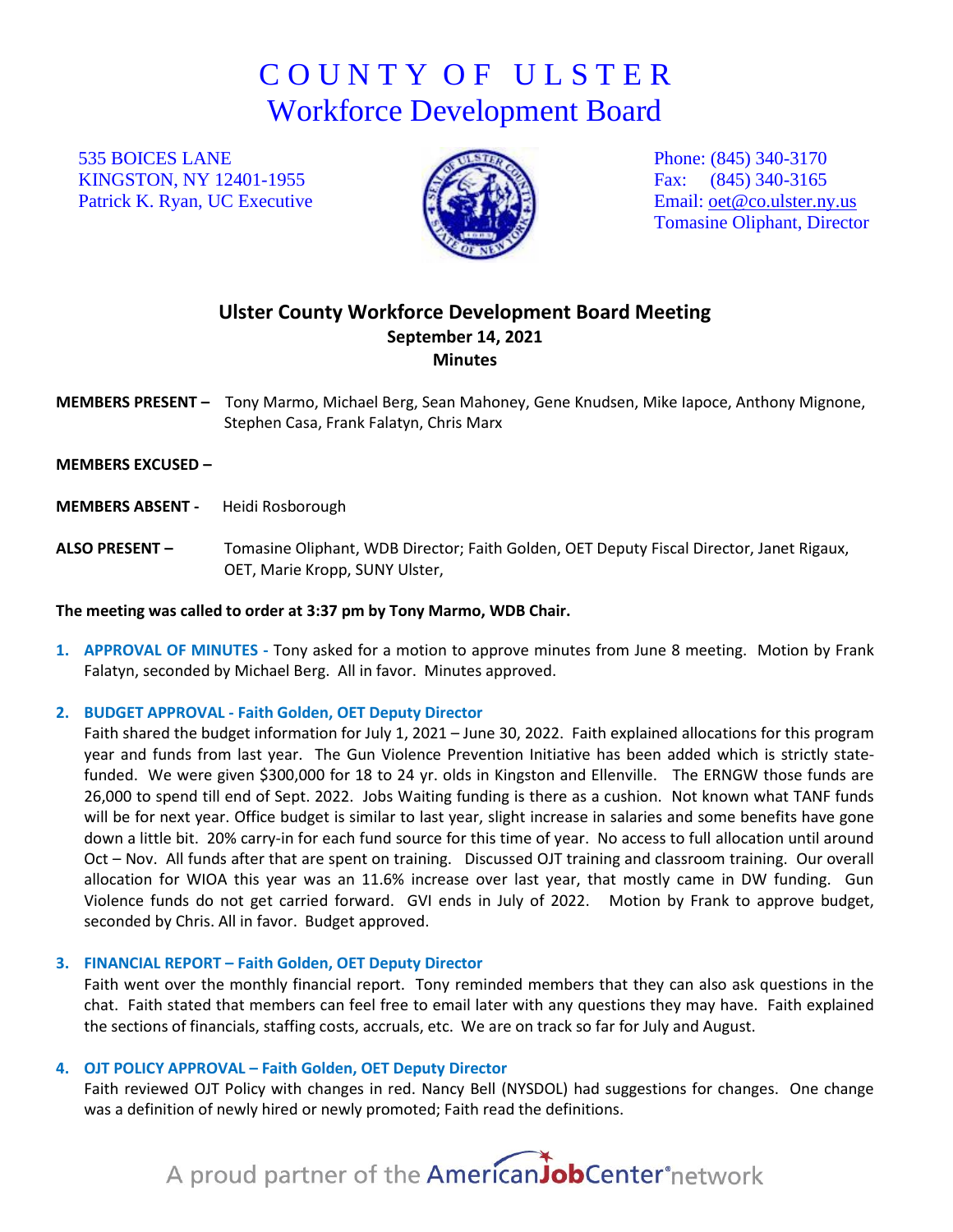The hourly wage has been pinned to minimum wage. Business Services staff is listed as doing the outreach. Preaward survey will also be attached. More clarification. Stephen asked what the minimum age was for OJT. Age 16 and up. Can businesses apply for OJT funds for internships? OJT expectation is that employer will keep the employee on after contract. If paid through youth money, candidate must be out of school. Adult funding is for those age 18 or over. Frank explained how the use of the term 'internship' can be confusing. Discussion followed. Motion to approve OJT Policy made by Frank, seconded by Tamika Dunkley. All in favor, none opposed. Policy passed.

#### **5. DIRECTOR'S REPORT: Tomasine Oliphant, WDB & OET Director**

Tomasine advised the board that we will continue to have meetings via ZOOM until January 2022. Our next meeting will be on November 9<sup>th</sup>. Our local NYSDOL staff have been extended to continue their telecommute services until October 12<sup>th</sup>, so we will continue to operate Career center services by appointment only. No walkins. GVPI – Tomasine shared screen of Gun Violence Prevention Initiative flier and went over requirements for participants: Program starts 8/21 – 7/22, age 18-24, must be unemployed or under employed and out of school, not in HS or college and must reside in postal zip codes of Kingston or Ellenville. 25% can be from Ellenville. The other % must be from the City of Kingston. Tomasine is working with the newly formed AVERT team that is working on gun prevention violence, probation. Extensive outreach has been done. There are 3 enrolled in OJT so far with a goal of 60 by 8/2022. \$5,000 per individual for paid internships, OJT, job development, resume, and interview assistance. Danica and Janet have been assisting Tomasine and Faith. It will be 'all hands-on deck' for this initiative. Tomasine will share flier with members to post in community and pass the word. We call it the Greater Vision Initiative. Frank asked who was finding the candidates. Tomasine, Janet and Danica are doing extensive outreach in the community and posting fliers and working with Sheriff's Dept. Discussion followed.

#### **6. BASIC SKILLS DEFICIENCY POLICY APPROVAL**

Tomasine stated that the Local Plan has been submitted to NYSDOL. The only kickback was that we don't have a Basic Skills Deficiency Policy through our Youth Program. Tomasine shared policy with board. This is a brand-new policy for us. We don't have to do an assessment for our youth, but if they have a basic skill deficiency exists, an acceptable assessment would be listed on the policy. So, we need a policy in place stating it. Anthony made a motion to approve. Seconded by Michael Berg. Discussion followed. The National Career Readiness Certification (NCRC) was added to policy, as well as other amendments. Changes were accepted by board. All in favor. Policy approved. Tony advised that if needed policies can be re-visited and changes made. Tomasine stated that she worked with other WDB Directors and the Regional Plan was submitted to NYDOL, so we are all set with our plans for the next 4 years.

#### **7. WDB COMMITTEES**

Tomasine shared the list of WDB Committees. The Executive Committee met and revised the standing committees. Board members are encouraged to choose a committee to serve on. Tony stated that this is a change for the board in terms of at one point in time, there were some more active committees, and we would like to get back to that so the board is fully engaged and asks each board member to pick a committee and let Tomasine know what committee they would like to be on.

Tony asked Deputy County Executive, Evelyn Wright, to introduce herself to the board. Evelyn works with OET, Tourism, Economic Development, Planning and Environment. Works closely with Tomasine on building various careers coalitions and especially on the Green Careers Coalition, along with Steve and Chris and several of our employers.

#### **8. HEALTHCARE CONSORTIUM PRESENTATION - Marie Kropp, SUNY Ulster**

Marie works with Chris Marx at SUNY Ulster and is the Assistant Director for Career and Workforce Development and is part of the Healthcare Consortium. Marie explained that the consortium started from a healthcare roundtable in November where they engaged area health care employers re: their employment needs. Marie shared Power Point information on the Consortium. Discussed with employers their employment needs, worker challenges, immediate need positions, etc. Marie shared the conclusions from the Consortium with the board.